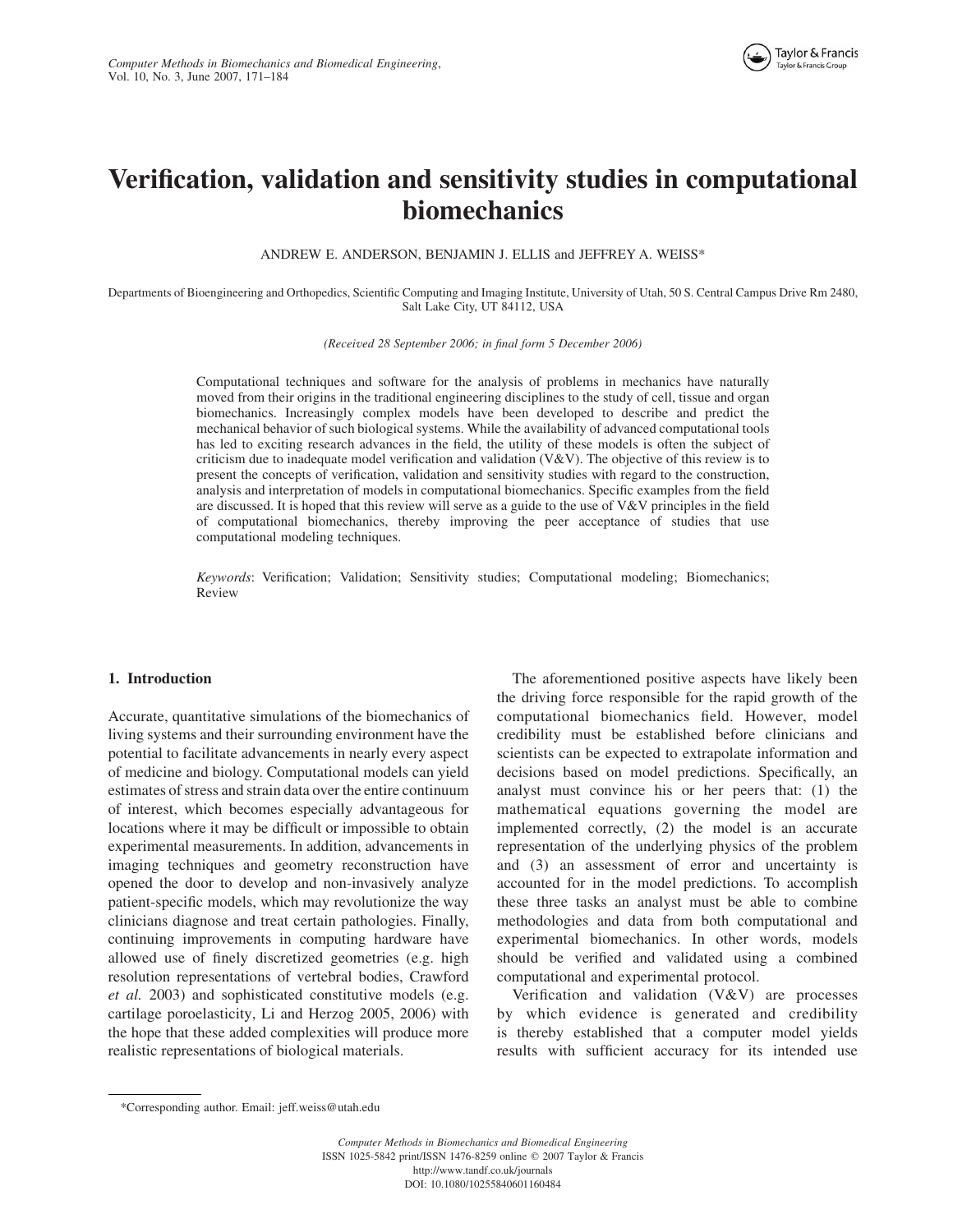(ASME Committee (PT60) on Verification and Validation in Computational Solid Mechanics 2006). More specifically, verification is the process of determining that a model implementation accurately represents the conceptual description and solution to the model (American Institute of Aeronautics and Astronautics 1998). Validation is a process by which computational predictions are compared to experimental data (the "gold standard") in an effort to assess the modeling error. Put simply, verification deals with "solving the equations right" whereas validation is the process of "solving the right equations" (Boehm 1981, Blottner 1990). A plan to test a specific hypothesis or set of hypotheses with tools from computational biomechanics should include specific plans for both V&V in the overall design of the study, as the study design and V&V must be coupled (figure 1).

It has been argued that "verification and validation of numerical models of natural systems is impossible" (Oreskes et al. 1994). This line of thinking is analogous to the argument by Popper (1992) that, like scientific theories, correctness of model predictions cannot be proven but only dis-proven. To avoid this seemingly circular argument, the analyst must approach the problem by posing specific hypotheses regarding model V&V, along with appropriately chosen tolerances, and then test these hypotheses. Repeated rejection of the null hypothesis (that the model does not reproduce the underlying principles of mechanics or that the model cannot predict experimental data within some acceptable error) for tests of the model's descriptive and predictive capabilities provides confidence in the use of the model for decision making.

There should be no doubt that proper V&V increases peer acceptance and helps to bridge the gap between analysts, experimentalists and clinicians. Appropriate



Figure 1. Overview of the V&V process. Verification deals with assessing the ability of the model to solve the mathematical representation of the conceptual model correctly and can be separated into code verification and calculation verification. Validation assures that the model represents the true mechanical behavior of the physical system with sufficient accuracy. Model accuracy is assessed using quantitative comparisons between computational predictions and experimental results. The computational model and/or experiment are revised if the model is determined to be inaccurate for the intended use. Adapted from ASME Committee (PT60) on Verification and Validation in Computational Solid Mechanics (2006) with permission.

V&V demonstrates if a particular model has adequate accuracy and detail for its intended use. Model V&V also allows for quantification of detection limits, which assists in determining the limits of model application and therefore prevents unjust extrapolation. If properly documented, the V&V process will provide a solid framework for future modeling efforts (American Institute of Aeronautics and Astronautics 1998, Roache 1998, Stern et al. 1999, Oberkampf et al. 2002, ASME Committee (PT60) on Verification and Validation in Computational Solid Mechanics 2006).

Computer simulations of physical processes have been used in the traditional engineering disciples as early as the 1950s (e.g. Monte Carlo simulation to study nuclear detonation, Liu 2001) and as early as the 1970s to model tissue biomechanics by use of the finite element (FE) method (Doyle and Dobrin 1971, Janz and Grimm 1972, Matthews and West 1972, Farah et al. 1973, Belytschko et al. 1974, Davids and Mani 1974). The field of computational fluid dynamics (CFD) was the first to initiate formal discussions and requirements regarding V&V (American Institute of Aeronautics and Astronautics 1998, Roache 1998, Stern et al. 1999, 2001, Wilson et al. 2001, Oberkampf et al. 2002). In 1986, the Journal of Fluids Engineering was the first to institute a journal policy statement related to V&V (but not completely encompassing the subject):

The Journal of Fluids Engineering will not accept for publication any paper reporting the numerical solution of a fluids engineering problem that fails to address the risk of systemic truncation error testing and accuracy estimation.

A comprehensive text on the subject of V&V in CFD was published by Roache (1998). Other formal work related to V&V in CFD was presented in 1998 by the American Institute of Aeronautics and Astronautics (1998) (AIAA). The latter document emphasized that only *guidelines* could be presented because the current state of the art did not permit the implementation of V&V *standards* (American Institute of Aeronautics and Astronautics 1998). The computational solid mechanics community was developing guidelines for use of model V&V around the same time as the CFD field. In 1999, an ASME committee was formed to institute guidelines regarding V&V from which a document was eventually published in 2006 (ASME Committee (PT60) on Verification and Validation in Computational Solid Mechanics 2006).

The time lag between use of models in the traditional engineering disciplines (1950s) to that used by the biomechanics community (early 1970s) may also reflect the time delayed development of V&V policies and guidelines in the field of computational solid biomechanics. Nevertheless, discussions pertaining to V&V in this field have been actively underway (Weiss et al. 2005, Viceconti et al. 2005). For example, journals such as the Annals of Biomedical Engineering have instituted policies regarding modeling studies by stipulating that "modeling developments should conform to standard modeling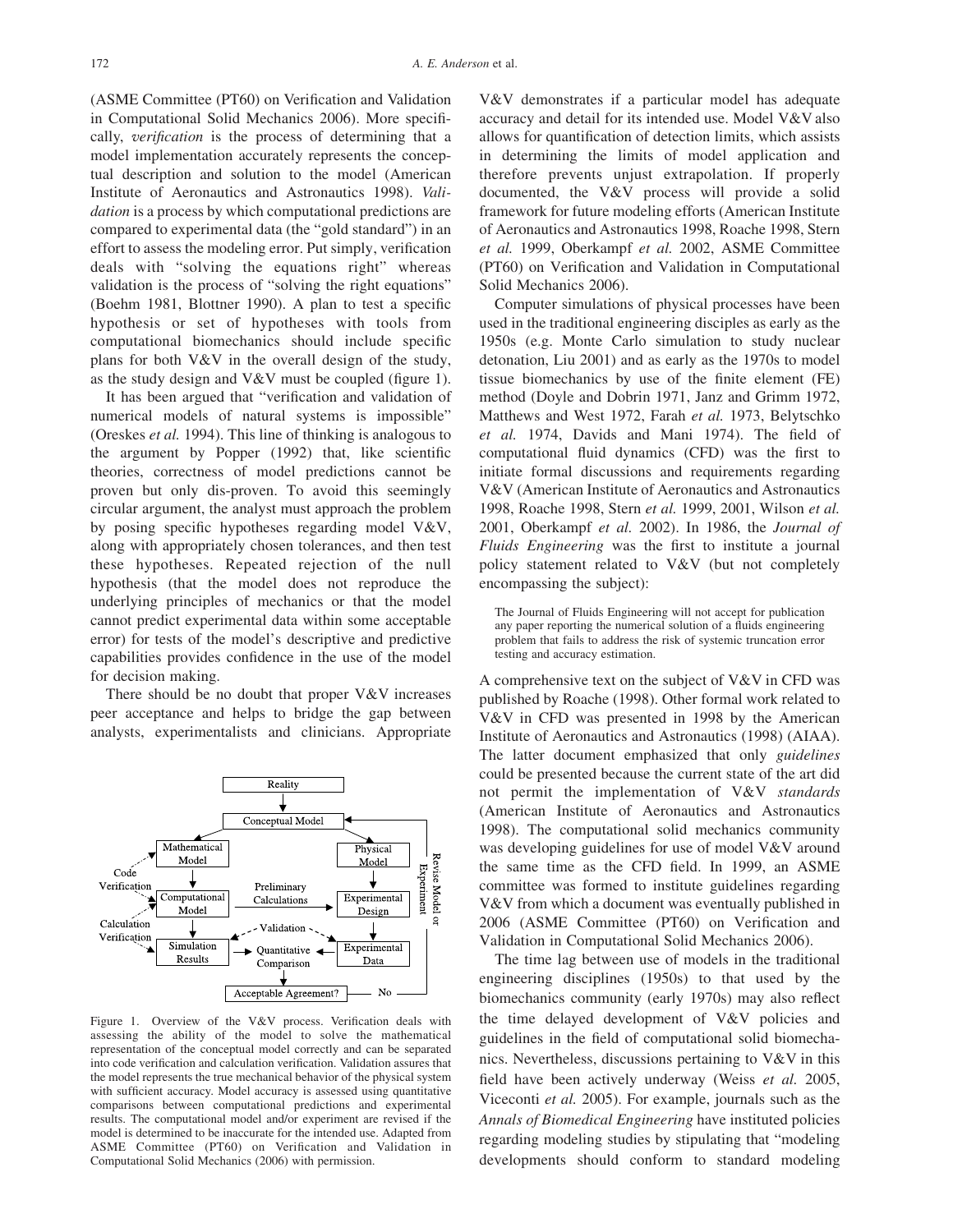practice" and that "appropriate measures of variability should be specified for quantitative results based all or in part on a model and experimental data" (Annals of Biomedical Engineering). Recently, Viceconti published an editorial (Viceconti et al. 2005) that briefly discussed the importance of the V&V process in computational biomechanics. General guidelines were provided for evaluating the level of clinical utility of computational models. It was suggested that the degree of V&V performed by the analyst should be used as the primary criteria for assessing the clinical utility of a particular model. Weiss et al. (2005) discussed approaches for the V&V of ligament FE models, stressing the importance of sensitivity studies in the context of ligament modeling with the FE method.

While prior work has effectively outlined the importance of V&V (American Institute of Aeronautics and Astronautics 1998, Roache 1998, Oberkampf et al. 2002, Babuska and Oden 2004, Weiss et al. 2005, Viceconti et al. 2005, ASME Committee (PT60) on Verification and Validation in Computational Solid Mechanics 2006), a review of the subject with an eye toward application to computational biomechanics has not been presented. The objective of this paper is to present the concepts of verification, validation and sensitivity studies in the context of typical analyses in computational biomechanics. The paper focuses specifically on problems in solid biomechanics. Examples and critiques of biomechanics studies that have attempted model V&V are presented. It is hoped that implementation of these principles will improve the application range of biological simulations and peer acceptance of model predictions.

#### 2. Accuracy, uncertainty, and error

Since error motivates the need for V&V procedures, it is crucial to understand the types of errors in experimental and computational studies. In the broadest sense, error is the difference between a simulated value or an experimental value and the truth. Accuracy is defined as the closeness of agreement between a simulation/experimental value and its true value (Stern et al. 1999). Therefore, accuracy and error share an inverse relationship.

Errors can be classified as either numerical errors or modeling errors. Numerical errors occur when mathematical equations are solved using computational techniques. Discretization error, incomplete grid convergence and computer round-off errors are all examples of numerical errors (American Institute of Aeronautics and Astronautics 1998, Roache 1998, Oberkampf et al. 2002, ASME Committee (PT60) on Verification and Validation in Computational Solid Mechanics 2006). Modeling errors are due to assumptions and approximations in the mathematical representation of the physical problem of interest (American Institute of Aeronautics and Astronautics 1998, Roache 1998, Oberkampf et al. 2002, ASME Committee (PT60) on Verification and Validation in Computational Solid Mechanics 2006). Such errors occur due to inconsistencies between the model and physical system and include geometry, boundary conditions, material properties and governing constitutive equations. Although discretization and geometry errors are often lumped together, they should be considered separately. Discretization error is a consequence of breaking a mathematical problem into discrete subproblems, while geometry errors occur due to insufficient or incomplete surface or volumetric representation of the continuum of interest.

Although the terms error and uncertainty are generally associated with a loss in modeling accuracy, they should be defined separately. Uncertainty is only a potential deficiency which may or may not be present during the modeling process. Uncertainty arises due to (1) a lack of knowledge regarding the physical system of interest (e.g. unknown material data, insufficient initial and boundary conditions), or (2) the inherent variation in material properties (Oberkampf et al. 2002). In the latter case, sources of uncertainty can be singled out from other contributors of uncertainty by their representation as randomly distributed quantities (i.e. probability distributions) using Monte Carlo simulations (Liu 2001) or they can be simulated using a known range of values by way of sensitivity analyses (see Section 6). In contrast, errors are always present in the model and may be classified as either acknowledged or unacknowledged (American Institute of Aeronautics and Astronautics 1998, Oberkampf et al. 2002). Computer round off errors, physical approximations (e.g. defining bones as rigid structures in joint models) and tolerances for iterative convergence are all examples of acknowledged errors. Unacknowledged errors, also known as "human error", occur when modeling or programming mistakes are made (American Institute of Aeronautics and Astronautics 1998, Oberkampf et al. 2002).

The required level of accuracy for a particular model will depend on its intended use (American Institute of Aeronautics and Astronautics 1998, Roache 1998, Oberkampf et al. 2002, ASME Committee (PT60) on Verification and Validation in Computational Solid Mechanics 2006). Since all experimental data have random and bias (systematic) errors, the issue of "correctness", in an absolute sense, becomes impossible to address. From an engineering perspective, however, one does not require "absolute truth" (Oberkampf et al. 2002). A statistically meaningful comparison of computational results with experimental measurements over the range of intended model use may be sufficient, assuming sources of uncertainties and errors are quantified and considered (Oberkampf et al. 2002). In summary, the terms "acceptable agreement" or "accurate" must be based on a combination of engineering expertise, repeated rejection of appropriate null hypotheses (as discussed above) and external peer review (American Institute of Aeronautics and Astronautics 1998, Roache 1998, Oberkampf et al. 2002, ASME Committee (PT60) on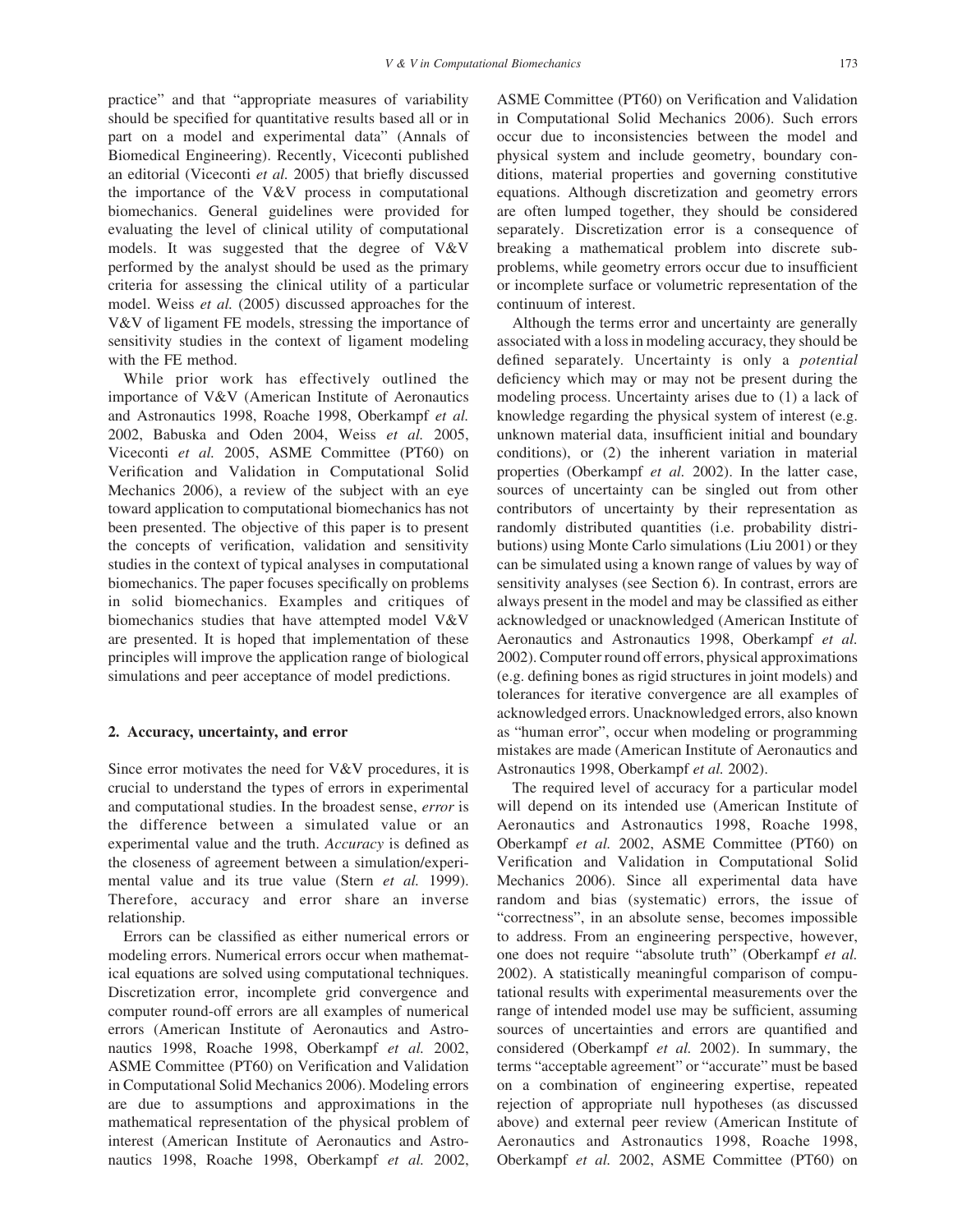Verification and Validation in Computational Solid Mechanics 2006).

## 3. Development of the V&V plan

The model V&V procedure begins with the physical system of interest and ends with construction of the computational model to predict the reality of interest (figure 2). The conceptual model is the simplified representation of the system and contains all of the partial differential equations (PDEs) and constitutive equations to describe the mechanical behavior of the continuum. Numerical algorithms are chosen and implemented to solve the mathematical equations. Finally, physical parameters (e.g. material coefficients) and discretization parameters (e.g. finite elements) are specified.

Formulation of the conceptual model is the most important aspect of V&V (Oberkampf et al. 2002). The physical responses of interest must be captured in the computer model, so it is essential to identify a-priori which components are worthy of implementing and which are not. The phenomena identification and ranking table (PIRT) can be used to identify such key components prior to model development (Oberkampf et al. 2002). Factors that are considered during the development of computational models in biomechanics are similar to traditional



Figure 2. Flowchart illustrating the path from conceptual to computational model. The conceptual model is the simplified representation of the reality of interest. Mathematical equations are used to describe the mechanical behavior of the conceptual model. Numerical algorithms are chosen to solve these mathematical equations and are coded appropriately. Physical parameters and discretization parameters are incorporated into the model. Adapted from ASME Committee (PT60) on Verification and Validation in Computational Solid Mechanics (2006) with permission.

engineering models and include boundary and loading conditions, material behavior and convergence criteria.

As discussed earlier, it is crucial to determine the intended use of the model prior to execution of the V&V plan. For example, when developing a model of the mechanics of a diarthrodial joint, it must be decided if the model will be used to predict overall displacements and joint kinematics or if localized strains and stresses are more important. Of particular importance is selection of validation experiments to complement the key response features since only a limited number of measurements can be made during these experiments. Limits in the experimental study may affect the overall applicability and utility of the computational model, not vice versa. In contrast, one may simply be interested in gaining an understanding of the potential physical response of a system. This situation may arise in the study of systems for which there are many unknowns with regard to constitutive behavior, boundary conditions and important physical processes, such as in the study of cell mechanics. For this type of study the validation procedures may be substantially abbreviated. Rather, the investigator may focus on sensitivity studies to understand the mechanical response of the system.

A final but equally important component of the V&V plan is proper selection of validation metrics (Oberkampf et al. 2002). The term "validation metric" must not be confused with "validation measurement". Measurements are data that are recorded at the time of the experimental study whereas metrics are used after the computational model has been solved to measure differences between computational predictions and experimental results (Oberkampf et al. 2002, ASME Committee (PT60) on Verification and Validation in Computational Solid Mechanics 2006). Although the actual implementation of validation metrics does not occur until the later part of the model validation process (see Section 5.2) it is important to understand how accuracy of the model will be assessed prior to conducting the validation experiments. This will ensure that appropriate experiments are conducted and that high quality validation data are produced.

## 4. Verification

The American Society of Mechanical Engineer's "Guide for Verification and Validation in Computational Solid Mechanics" (ASME Committee (PT60) on Verification and Validation in Computational Solid Mechanics 2006) defines verification as:

The process of determining that a computational model accurately represents the underlying mathematical model and its solution. In essence, verification is the process of gathering evidence to establish that the computational implementation of the mathematical model and its associated solution are correct.

Figure 3 illustrates the fundamental attributes and flow of the verification process. Mathematical models usually consist of a set of PDEs and the associated boundary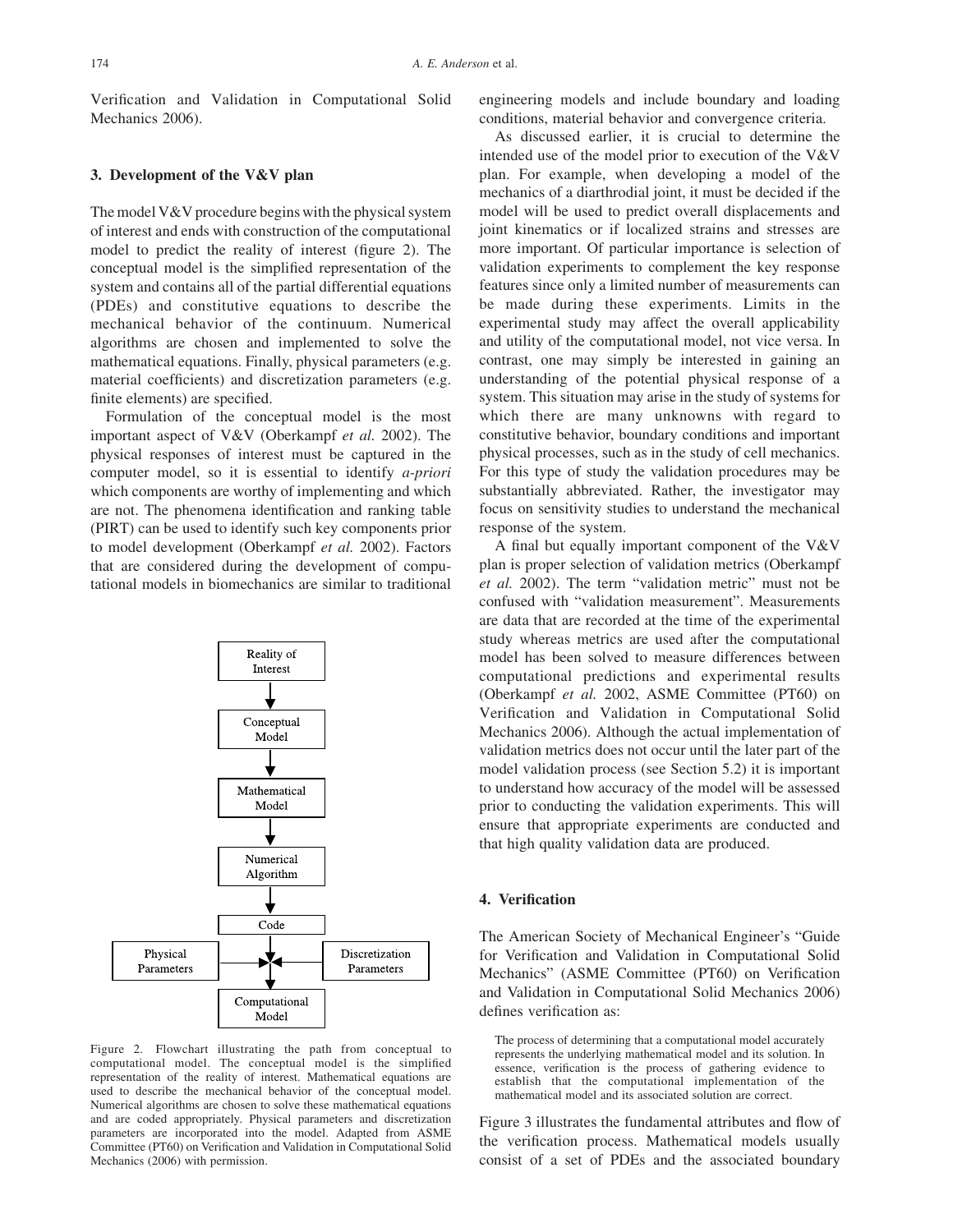

Figure 3. Flow chart of the verification procedure. During model verification computational predictions are quantitatively compared to analytical solutions, semi-analytical solutions, or numerical solutions. Adapted from American Institute of Aeronautics and Astronautics (1998) with permission.

conditions, initial conditions and constitutive equations (Babuska and Oden 2004, ASME Committee (PT60) on Verification and Validation in Computational Solid Mechanics 2006). Implementing the mathematical model in a computational code requires numerical discretization, solution algorithms and convergence criteria (Babuska and Oden 2004, ASME Committee (PT60) on Verification and Validation in Computational Solid Mechanics 2006). By saying a FE code is "verified" we simply mean that it gives the correct solution to a set of benchmark problems that consist of either analytical solutions or highly accurate numerical solutions (American Institute of Aeronautics and Astronautics 1998). There is no guarantee that the computational model will give accurate solutions to "real world" problems.

A review of the literature demonstrates that, in the field of solid biomechanics, verification usually consists of implementing constitutive equations and assessing discretization error (Hart et al. 1992, Weiss et al. 1996, Villarraga et al. 1999, Chan et al. 2000, Crawford et al. 2003, Einstein et al. 2003, Ellis et al. 2006a). This is likely because most biomechanics based research studies use established and/or commercially available computational software for which code verification has already been completed (Einstein et al. 2003, Gardiner and Weiss 2003, Karcher et al. 2003, Villa et al. 2004, Weiss et al. 2005, Anderson et al. 2005). However, a thorough verification process will become necessary when "custom" or "in-house" computational codes are developed.

## 4.1 Code verification versus calculation verification

The verification process is generally divided between code verification and calculation verification (Oberkampf et al. 2002, Babuska and Oden 2004, ASME Committee (PT60) on Verification and Validation in Computational Solid Mechanics 2006). Code verification assesses whether the code is an accurate representation of the discretized model, whereas calculation verification determines whether the discretized model correctly represents the mathematical model (Babuska and Oden 2004). Code verification is generally considered a software development activity



Figure 4. Theoretical and MPM predictions for fiber stress vs. strain during uniaxial extension for a transversely isotropic hyperelastic material representation. Separate simulations were carried out with the fiber orientation aligned with (along) the direction of extension and transverse (cross) to the direction of extension. There was less than a 3% difference between analytical and computational results using both explicit and implicit integration. Reprinted from Ionescu et al. (2006) with permission.

(American Institute of Aeronautics and Astronautics 1998, Oberkampf et al. 2002, Babuska and Oden 2004, ASME Committee (PT60) on Verification and Validation in Computational Solid Mechanics 2006) in which it is verified that there are no programming errors and that the numerical algorithms can reproduce known solutions. Calculation verification assesses the numerical errors in the simulation caused by temporal and spatial discretization error, iterative error, round-off error, coordinate transformation error and symmetry error related to various types of boundary conditions (Oberkampf et al. 2002, ASME Committee (PT60) on Verification and Validation in Computational Solid Mechanics 2006). Calculation verification is referred to by some authors as solution verification (Oberkampf et al. 2002, Babuska and Oden 2004) or numerical error estimation (ASME Committee (PT60) on Verification and Validation in Computational Solid Mechanics 2006).

## 4.2 Code verification

Code verification is divided between the activities of numerical code verification and software quality assurance (SQA). Numerical code verification assesses the mathematical accuracy of the code and the implementation of the discrete algorithms for solving the PDEs (Oberkampf et al. 2002, ASME Committee (PT60) on Verification and Validation in Computational Solid Mechanics 2006). This area of verification is where new constitutive models are implemented in computational codes (see Section 4.2.1 below). SQA involves subjects such as configuration management, version control, code architecture, docu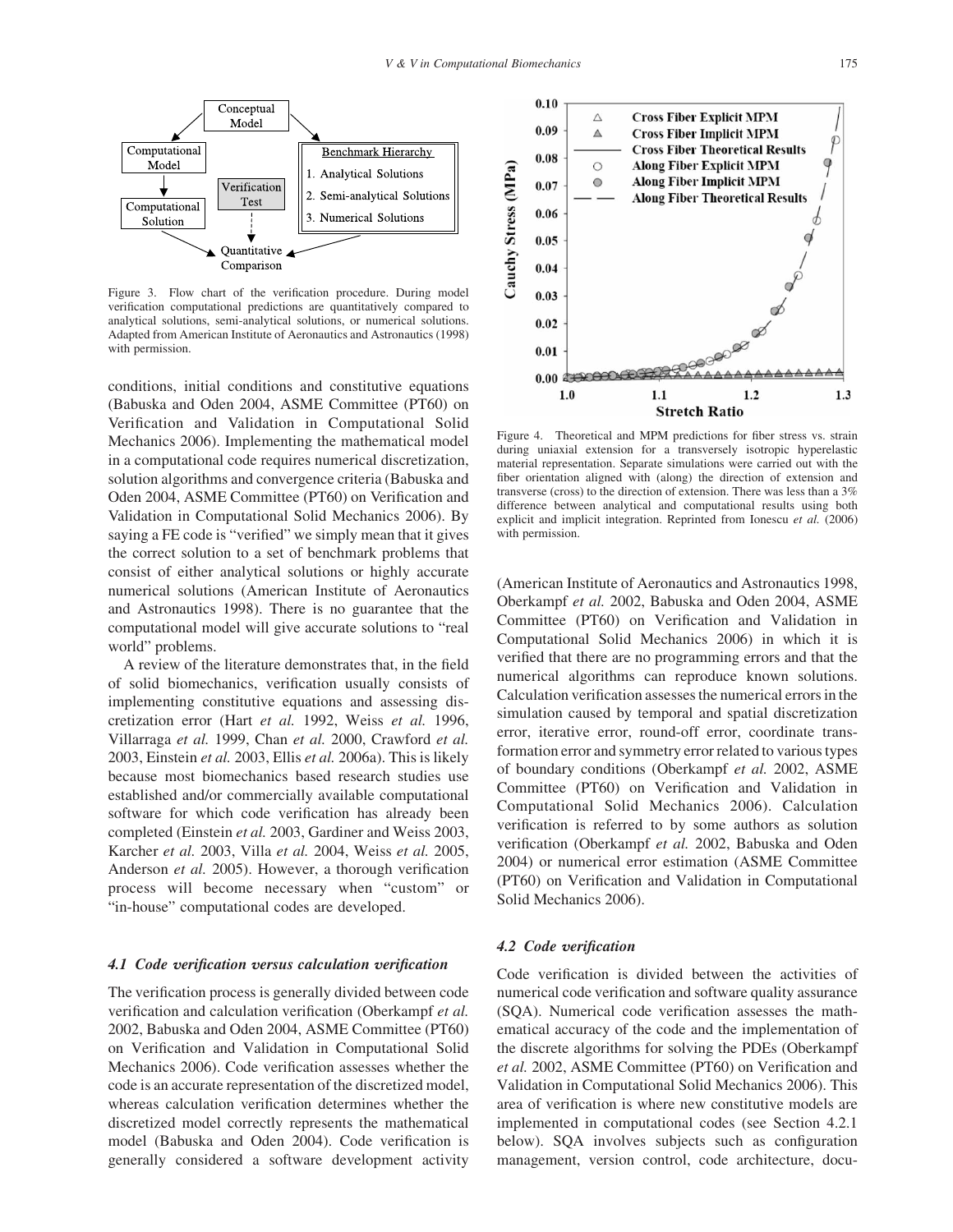mentation and regression testing (Oberkampf et al. 2002, ASME Committee (PT60) on Verification and Validation in Computational Solid Mechanics 2006).

4.2.1 Numerical code verification. Numerical code verification involves comparing solutions produced by the code's algorithms to test problems for which the "right" answer is known. The goal is to verify that numerical algorithms are implemented correctly (ASME Committee (PT60) on Verification and Validation in Computational Solid Mechanics 2006). In computational biomechanics, these numerical algorithms are often based on discretization with the FE method or the finite difference method. There are many issues that could lead to the code not producing the correct answer. These can include programming errors, insufficient mesh resolution to achieve the asymptotic range, mixed accuracy issues, singularities, discontinuities, contact surfaces, mesh clustering, inadequate iterative convergence and overspecified boundary conditions (Roache 1998).

4.2.2 Types of benchmark problems. The ASME and AIAA guides to V&V generally agree on the hierarchy of test problems to be used. The list from highest to lowest accuracy is as follows: (1) exact analytical solutions (including manufactured solutions), (2) semi-analytic solutions (reduction to numerical integration of ordinary differential equations (ODEs), etc.) and (3) highly accurate numerical solutions to PDEs.

The most useful benchmark problems have exact analytical solutions. These are closed-form solutions to special cases of the PDEs that are represented in the conceptual model (American Institute of Aeronautics and Astronautics 1998, Oberkampf et al. 2002) and are either solutions to real-world physics problems or manufactured solutions to the PDEs (ASME Committee (PT60) on Verification and Validation in Computational Solid Mechanics 2006). Real-world physics problems will have realistic initial and boundary conditions. The easiest of these problems to solve will only require arithmetic evaluations of explicit mathematical expressions. Solutions to real-world physics problems often take the form of semi-analytical solutions which are not as accurate as analytical solutions and are harder to compute.

The method of manufactured solutions involves prescribing solution functions for the PDEs and finding the forcing functions that are consistent with the prescribed solution (ASME Committee (PT60) on Verification and Validation in Computational Solid Mechanics 2006). Once the prescribed solution function is inserted into the PDE, symbolic manipulation software (e.g.  $MACSYMA@$ , Mathematica $@$ , etc.) can be used to find the derivatives. The forcing function is created by rearranging the equation such that all remaining terms in excess of the terms in the original PDE are grouped (Oberkampf et al. 2002). It is then added back to the original PDE so that the solution function satisfies the new

PDE. The new PDE boundary conditions are either the value of the solution function on the boundary (Dirichlet condition) or a condition that can be analytically derived from the solution function (Neumann condition) (Oberkampf et al. 2002).

Semi-analytical solutions to a set of PDEs are not as accurate as analytical solutions or manufactured solutions and either cannot be derived or are difficult to derive using symbolic manipulation software. These solutions usually consist of infinite series, complex integrals, or asymptotic expansions. When using semi-analytical solutions to perform code verification numerical error must be reduced to an acceptable level so that errors attributed to the code are not due to the solution (ASME Committee (PT60) on Verification and Validation in Computational Solid Mechanics 2006).

The final and least accurate of the bench mark problems are numerical solutions to the PDEs. There are two types of numerical benchmark solutions: (1) solutions in which the PDEs have been reduced to one or more ODEs (e.g. using similarity transformations) that must be integrated numerically, and (2) solutions in which the PDEs have been solved directly by numerical methods (ASME Committee (PT60) on Verification and Validation in Computational Solid Mechanics 2006). Published numerical benchmark solutions must only be used if they meet three strict criteria: (1) the code used to produce the solution is thoroughly verified and documented, (2) a complete numerical error estimation is reported with the solution, and (3) the solution is accurately calculated by an independent investigator, preferably someone who has used different numerical approaches and computer codes (Oberkampf et al. 2002).

## 4.3 Calculation verification

Calculation verification in computational biomechanics is usually conducted through the use of mesh convergence studies, with the objective to estimate the error associated with model discretization. The literature in computational mechanics describes a priori and a posteriori methods for estimating error in a numerical solution to a complex set of PDEs (American Institute of Aeronautics and Astronautics 1998, Oberkampf et al. 2002, ASME Committee (PT60) on Verification and Validation in Computational Solid Mechanics 2006). A priori approaches use only information about the numerical algorithm that approximates the partial differential operators and the given initial and boundary conditions (Oberkampf et al. 2002, ASME Committee (PT60) on Verification and Validation in Computational Solid Mechanics 2006). A posteriori error estimation approaches use all of the a priori information plus the results from two or more numerical solutions to the same problem that have different mesh densities and/or different time steps (Oberkampf et al. 2002, ASME Committee (PT60) on Verification and Validation in Computational Solid Mechanics 2006). Thus, mesh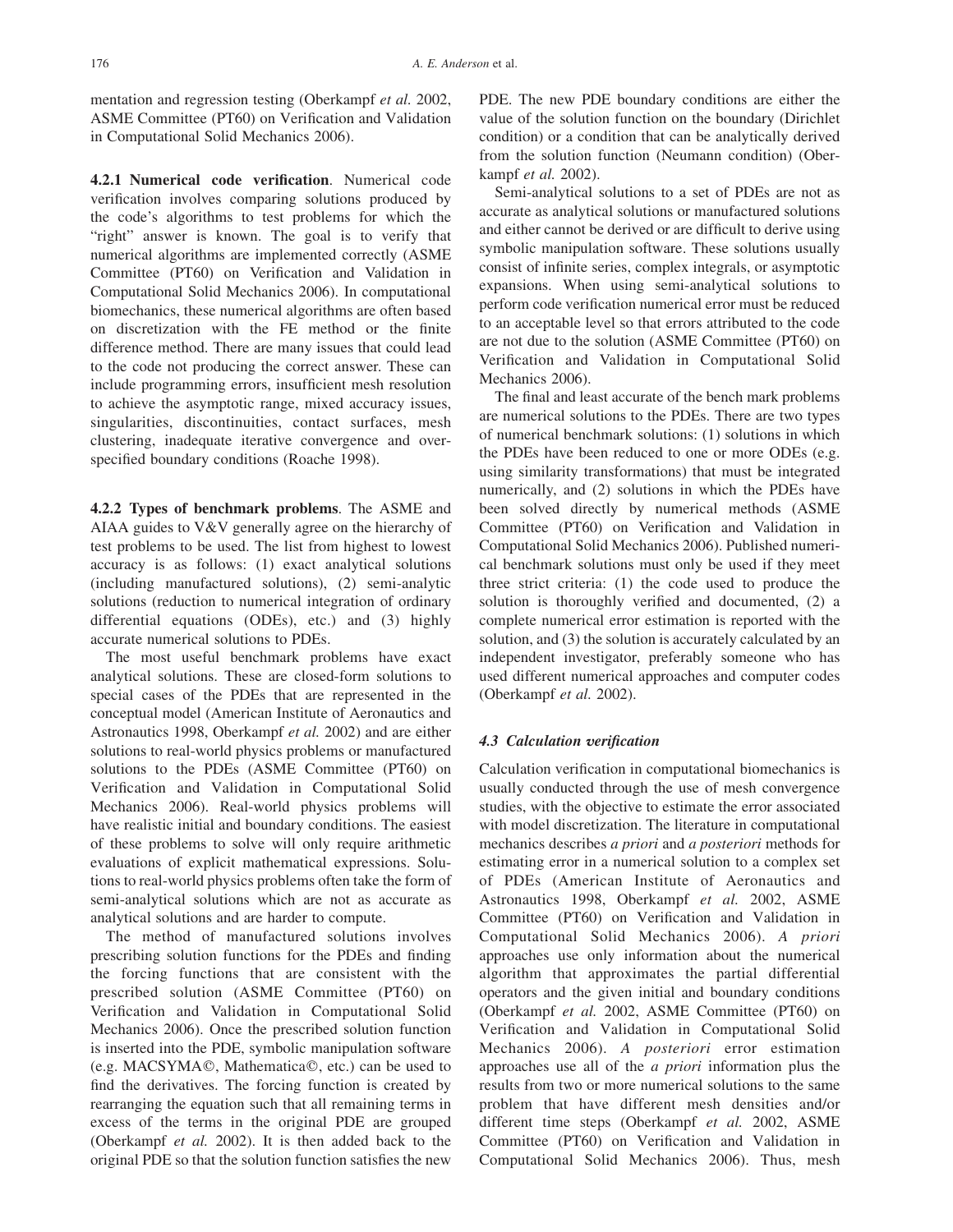convergence studies are an a posteriori approach to error estimation.

Discretization error is inherent in all numerical models that must discretize either the geometry of interest or the time evolution of the solution. For instance, a mesh convergence study is usually necessary to address spatial discretization error with the FE method. FE model predictions are usually "too stiff" when compared to analytical solutions, and it is usually expected that mesh refinement will result in a "softer" solution. Mesh convergence studies usually involve incrementally refining element discretization until parameter predictions of interest (displacement, strain, stress, etc.) asymptote (Hart et al. 1992, Villarraga et al. 1999, Crawford et al. 2003, Ellis et al. 2006a). It is always recommended that the intended validation parameter (e.g. strain measurements) be used as the primary criteria for determining mesh convergence (Ellis et al. 2006a, Phatak et al. 2006). Multiple-mesh solutions can be combined with Richardson extrapolation to establish an acceptable mesh refinement (American Institute of Aeronautics and Astronautics 1998, Oberkampf et al. 2002, Babuska and Oden 2004, ASME Committee (PT60) on Verification and Validation in Computational Solid Mechanics 2006). Mesh convergence studies do not guarantee that model predictions are accurate. Rather, they ensure that a finer discretization would likely not change the predictions significantly.

It is often assumed that solutions will be smooth for calculation verification studies. However, singularities, discontinuities and buckling may occur. These issues are compounded in complex conceptual models, where multiple space and time scales may be important and strong non-linearities may be present (ASME Committee (PT60) on Verification and Validation in Computational Solid Mechanics 2006). An empirical approach to error estimation can be use if three or more meshes are created and a least-squares evaluation of observed convergence rates of functionals, rather than point values, is employed. Further problems can arise when there is coupling between numerical error and spatial and temporal scales. For example, when modeling the mechanics of ligaments that may buckle during load application (see Section 4.4.2), insufficient mesh refinement will preclude the model from exhibiting higher modes of buckling (Ellis et al. 2006a). More refined meshes may exhibit different buckling patterns, making it difficult or impossible to compare solutions. In this case, a minimum mesh refinement that exhibits a converged state of buckling should be solved first before additional refinements can be compared.

# 4.4 Examples of verification in computational biomechanics

This section presents examples of verification of the implementation of a new constitutive model and mesh convergence studies.

4.4.1 Example of constitutive equation verification. Biological soft tissues such as ligament and heart have been represented with transversely isotropic hyperelastic constitutive models (Puso and Weiss 1998, Gardiner and Weiss 2003, Weiss et al. 2005, Veress et al. 2005, Ionescu et al. 2005, Pena et al. 2006, Li et al. 2006, Ellis et al. 2006b, Phatak et al. 2006, Ionescu et al. 2006). A simple example is characterized by an isotropic solid matrix and single fiber family with the following strain energy function (Weiss et al. 1996):

$$
W = F_1(\tilde{I}_1) + F_2(\tilde{\lambda}) + \frac{K}{2}(\ln(J))^2
$$
 (1)

Here,  $\tilde{I}_1$  is the first deviatoric invariant,  $\tilde{\lambda}$  is the deviatoric part of the stretch ratio along the local fiber direction, and J is the determinant of the deformation gradient, F. When deformed along the fiber direction a material characterized with this strain energy will see a stress contribution from the term  $F_2(\tilde{\lambda})$  (e.g. which may represent un-crimping of the collagen fibers in ligament for example) (Weiss et al. 1996). A complete description of the constitutive equation and its FE implementation can be found in Weiss et al. (1996).

Ionescu et al. (2006) used the strain energy function from equation (1) to model soft tissue failure using the material point method (MPM). In this implementation, the fibers did not resist compression. Thus, deformation transverse to the fibers is only resisted by the isotropic matrix (figure 4). To verify that the constitutive model was implemented correctly, an equibiaxial test was simulated and stresses along and transverse to the fiber direction were analyzed. An analytical expression for the stress-strain relationship was derived for this homogeneous deformation (Ionescu et al. 2006). The analytical solution and computational predictions of Cauchy stress were plotted as a function of fiber and cross-fiber stretch ratios for both implicit and explicitly integrated solutions (Ionescu et al. 2006) (figure 4). The computational predictions varied less than 3% from the analytical solution (Ionescu et al. 2006) (figure 4), which indicated that the constitutive relation was properly coded and therefore its implementation was verified.

4.4.2 Example of mesh convergence. Mesh convergence studies are fairly prevalent in the biomechanics literature (Hart et al. 1992, Villarraga et al. 1999, Crawford et al. 2003, Anderson et al. 2005, Ellis et al. 2006a). For example, Ellis et al. (2006a) performed a mesh convergence study on a FE model of the inferior glenohumeral shoulder ligament. Fringe plots of 1st principal Green-Lagrange strains for the refined and un-refined meshes demonstrated considerable differences for the same loading conditions (figure 5). This finding was especially prevalent in areas of buckling where it was first necessary to establish a minimum mesh refinement to capture the general buckling behavior of the ligament (figure 5, top) and then increase the mesh resolution until computational strain predictions asymptoted (figure 5, bottom).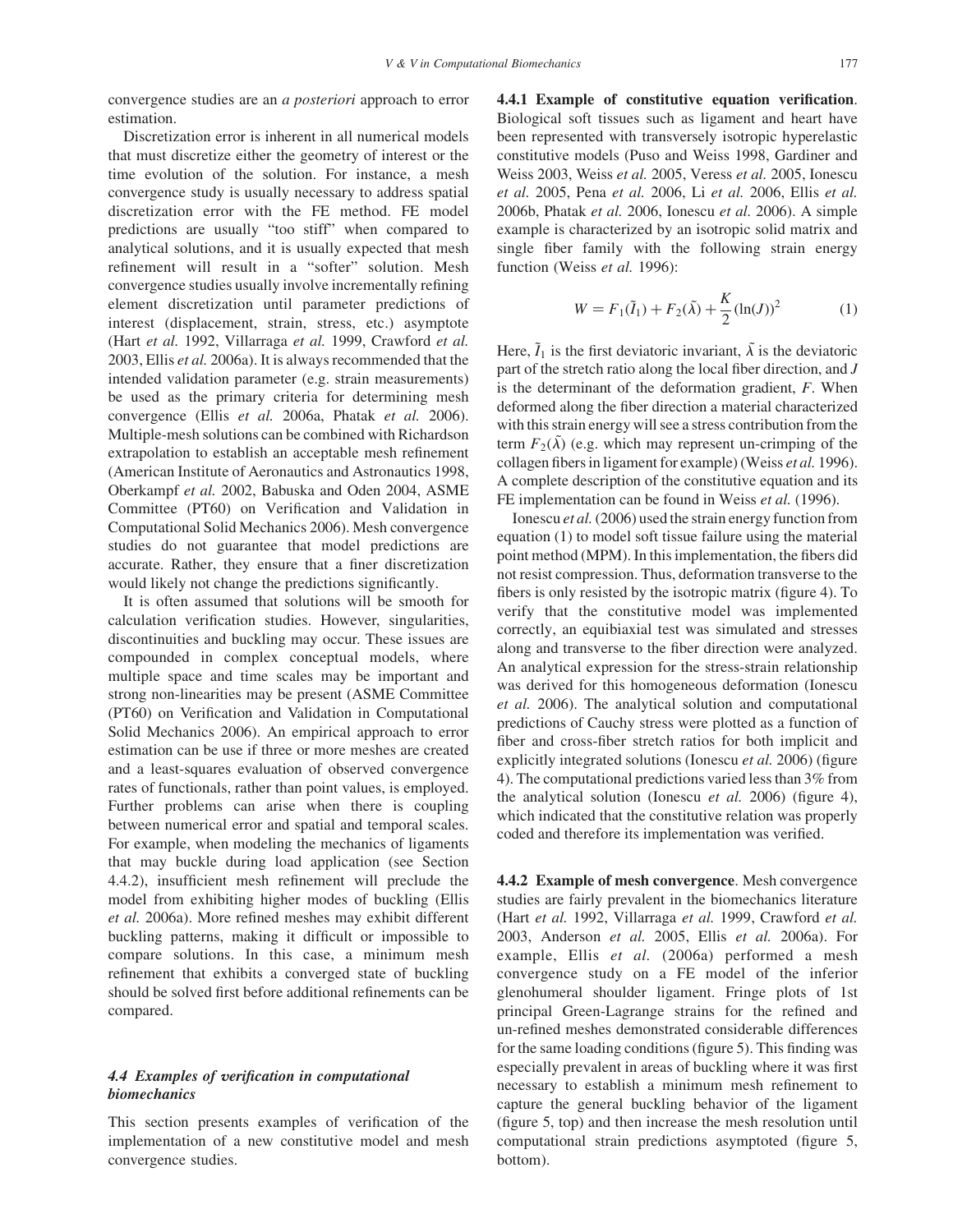## 5. Validation

Validation is the process of determining the predictive capability of computational models by comparison to experimental data (figure 6). The primary difference between model validation and verification is that mathematical errors (e.g. due to code implementation, discretization error, machine round-off error, etc.) are not assessed during validation. Validation must always follow verification so that validation error can be isolated from verification error. The fundamental strategy of validation is the identification and quantification of error and uncertainty in the conceptual and computational model. The process can be subdivided into: (1) validation



Figure 5. Top panel—fringe plot of 1st principal Green-Lagrange strains for a coarse mesh of the inferior glenohumeral ligament complex (1650 shell elements). Model deformation is correct, but mesh induced "hot-spots" are prevalent. Bottom panel—refined mesh of the inferior glenohumeral ligament complex (6600 shell elements) showing considerable differences in strains when compared to the coarse mesh, especially in areas of ligament buckling. Average strains from this final mesh were less than one percent different than a mesh with twice as many elements. Reprinted from Ellis et al. (2006a) with permission.

experiments, (2) validation metrics and (3) accuracy assessment.

Most computational biomechanics models are "validated" by comparing model predictions to experimental data from the literature. This practice may be appropriate in instances where the integrity of these data can be ensured (e.g. cases where raw data are available, specific details regarding the loading and boundary conditions are given, and assessments of experimental error are reported). However, difficulties can often arise when using data from the literature for model validation, including: (1) reliance on another's ability to gather quality experimental data, (2) difficulty in extrapolating experimental uncertainty error and (3) gross differences in the test specimen, loading and boundary conditions. Nevertheless, use of data from the literature can be useful as a secondary means for validation.

## 5.1 Validation experiments

Validation experiments are performed to generate data for assessing accuracy of the computational model (American Institute of Aeronautics and Astronautics 1998, Roache 1998, Oberkampf et al. 2002, Babuska and Oden 2004, Weiss et al. 2005, ASME Committee (PT60) on Verification and Validation in Computational Solid Mechanics 2006). These experiments differ from engineering tests or physical discovery experiments in that often their sole purpose is to produce data for comparison to model predictions rather than to address specific scientific hypotheses. In this regard, validation experiments may appear remedial by comparison to complex phenomenological studies. However, execution of a well-defined validation experiment will ultimately strengthen the entire validation process. If the modeling and validation experiments are conducted in a collaborating laboratory, the experimental design should be a collaborative effort between the analysts and experimentalists. This will ensure consistency between computational and experimental loading and boundary conditions.

A validation experiment should be designed to capture the essential physics of interest, including all relevant physical modeling data and boundary conditions. Investigators should consider how experimental random and systematic errors will be determined and how the accuracy of the model will be assessed (choice of validation metric). Whenever possible, measurement methods should be chosen to capture data that complements the intended use of the model. For example, if strain is the parameter of interest, then experimental strain measurements (e.g. from a video system or strain gauges) should be used. However, in some instances it may be very difficult to obtain the desired level of accuracy or resolution in experimental measurements. For example, measuring localized tissue strains in a small sample may be impossible but clamp to clamp strain may be easily obtained. The lower-order data may still be useful as part of the model validation process. In either case, additional experimental data such as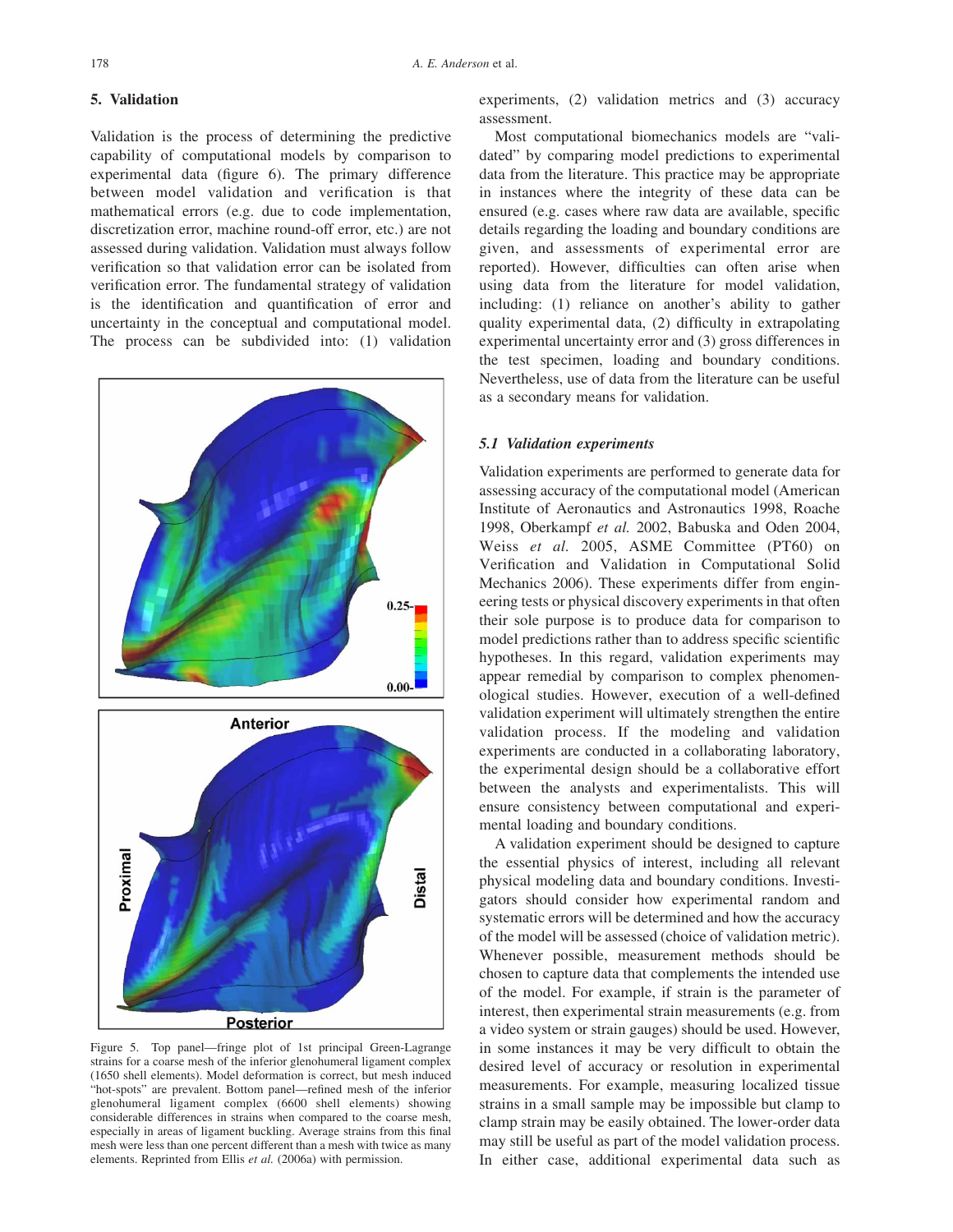

Figure 6. Flow chart of the validation procedure. During model validation computational predictions are quantitatively compared to experimental data that is organized in order of increasing complexity. Adapted from American Institute of Aeronautics and Astronautics (1998) with permission.

measurements of global tissue displacement can and should be used to supplement model validation data to establish a higher level of model credibility. Random and systematic errors should be reported in terms of experimental data means and standard deviations (American Institute of Aeronautics and Astronautics 1998, Roache 1998, Oberkampf et al. 2002, ASME Committee (PT60) on Verification and Validation in Computational Solid Mechanics 2006).

Whenever possible, validation experiments should be designed in a hierarchical fashion (figure 6). Ideally, the validation protocol will consist of unit problems, benchmark cases, subsystem cases and finally complete systems (American Institute of Aeronautics and Astronautics 1998, ASME Committee (PT60) on Verification and Validation in Computational Solid Mechanics 2006). Although it may be tempting to develop an experiment that captures the complex mechanics of the entire system, it will be difficult to determine which subsystem or particular aspect of the model is contributing to model error without using a hierarchical approach (ASME Committee (PT60) on Verification and Validation in Computational Solid Mechanics 2006).

#### 5.2 Validation metrics

A validation metric is a mathematical measure of the difference between computational predictions and experimental results (Oberkampf et al. 2002, ASME Committee (PT60) on Verification and Validation in Computational Solid Mechanics 2006). An ideal validation metric reflects all modeling assumptions and incorporates estimates of systematic and random errors in the experimental data (Oberkampf et al. 2002).

Qualitative validation metrics provide a simple means to assess agreement between computational and experimental results. Fringed color contour plots of stresses and strains are examples of qualitative metrics. These comparisons should provide a general sense of model agreement. However, they rely on visual intuition and do not yield information regarding experimental and computational uncertainty.

Quantitative metrics are most appropriately described by way of increasing complexity and type (experimental or numerical) (Oberkampf et al. 2002). Deterministic metrics use graphical comparisons to show correspondence between computational and experimental results (Oberkampf et al. 2002). Data can be represented using bar graphs, line graphs, or scatter plots. Validation using this metric can be problematic since comparison between results still relies on a qualitative assessment. Regression analyses of scatter plot data can partially circumvent this issue. However, uncertainty and error are still not considered at the deterministic level. Experimental uncertainty metrics include an assessment of the accuracy of the input sensing device (e.g. video system or linkage to measure kinematics) and response sensing device (e.g. strain gauge or load cell) in the experimental data (Oberkampf et al. 2002). Sensor accuracy could be based upon manufactured stated tolerances, which would allow an analyst to conclude whether or not the computational predictions fell within the tolerance (Oberkampf et al. 2002). However, it is best to quantify sensor accuracy independently. The accuracy could then be reported as the mean response  $\pm$  2 standard deviations (Oberkampf *et al.*) 2002, ASME Committee (PT60) on Verification and Validation in Computational Solid Mechanics 2006). Numerical error metrics include an estimation of the computational error over the system response. This error can be quantified by varying the model solution methodology (e.g. explicit or implicit time integration) or individual solution parameters (e.g. penalty values for contact, convergence criteria, etc.). Non-deterministic metrics are the most comprehensive measure of agreement between computational predictions and experimental results (Oberkampf et al. 2002). In addition to including all aforementioned errors into the metric, computations are made using experimentally estimated probability distributions for all input quantities of interest, including material properties and experimental input parameters (e.g. range of forces measured by load cell). The computational data points are represented as a mean value  $\pm$  2 standard deviations over both the system response and the system input. This metric allows for model validation to be based on truly quantitative comparisons between experimental and computational results, accounting for both experimental and computational uncertainties and errors (Oberkampf et al. 2002).

## 5.3 Accuracy assessment

Careful development of the validation plan will assist in interpreting the validity of the model predictions since the required degree of accuracy for the intended use of the model will be specified as part of the process (ASME Committee (PT60) on Verification and Validation in Computational Solid Mechanics 2006). Statistical tests should be used to assess significance between results so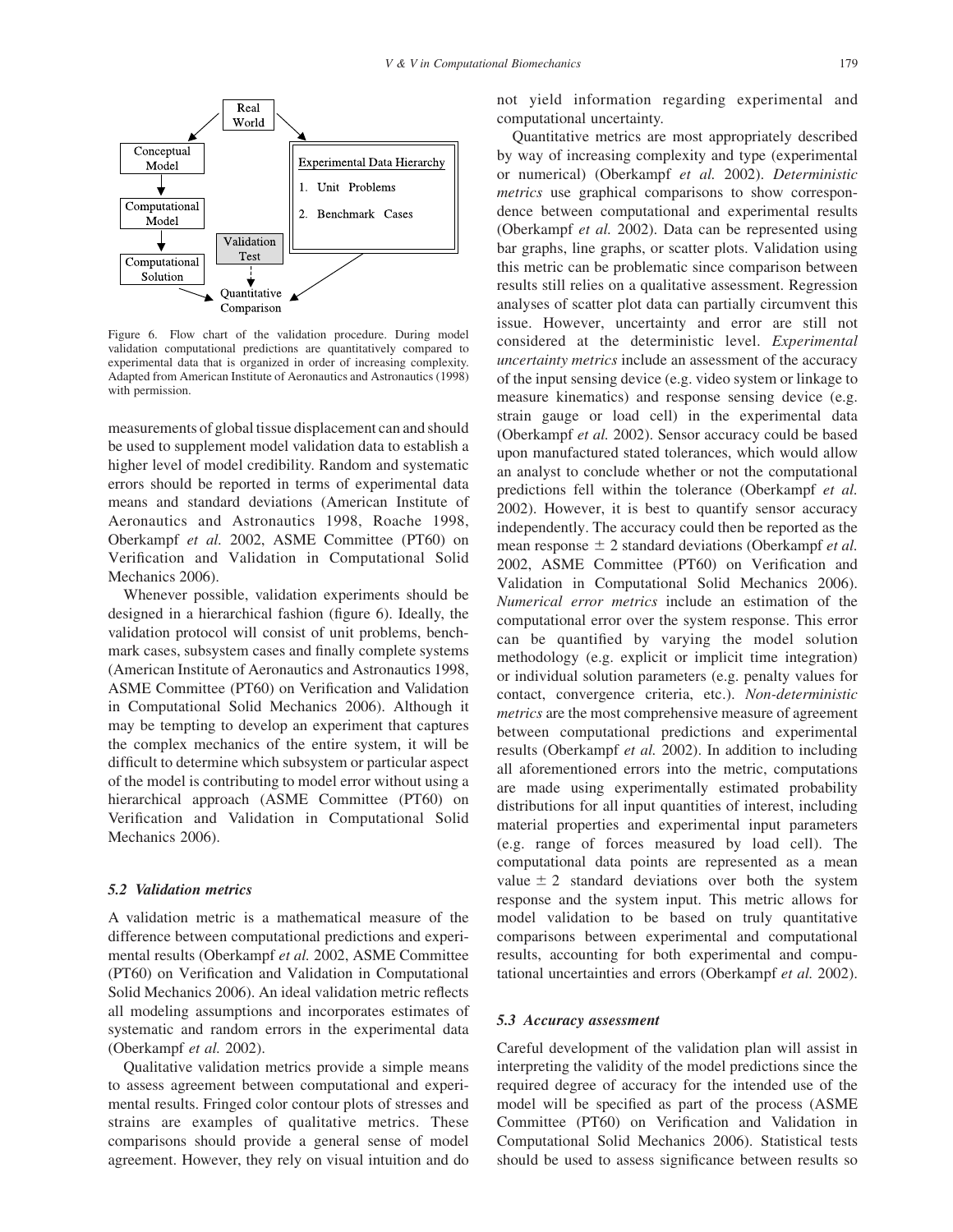that the appropriate hypotheses can be tested and conclusions can be made regarding the validity of the model. One should accept the fact that model predictions may not fall within pre-determined tolerances and that the model may not accurately predict experimental measurements, and thus may not be appropriate for its intended use (ASME Committee (PT60) on Verification and Validation in Computational Solid Mechanics 2006). In this case the analyst should re-assess the appropriateness of the modeling assumptions. Alternatively, it may be acceptable to modify the validation plan to account for such discrepancies as long as the intended use of the model is changed accordingly.

# 5.4 Examples of validation in computational biomechanics

There are many studies in the area of computational biomechanics that have made fruitful efforts to validate computational models, especially in the area of FE modeling. For example, FE models of hard and soft tissues have been validated using experimental joint kinematics (Besier et al. 2005, Halloran et al. 2005), tissue strains (Gardiner and Weiss 2003, Gupta et al. 2004, Anderson et al. 2005, Ellis et al. 2006b), and contact pressure measurements (Haut Donahue et al. 2003, Anderson et al. 2006).

5.4.1 Validation using joint kinematics. Joint kinematics can be used to construct a convenient and simple metric for validating computational models of biological joints. For example, Besier et al. (2005) obtained patient-specific knee MRI images in an unloaded (patient supine) and loaded (open MRI scan with patient in squatting position) configuration. A FE model was constructed in the unloaded configuration, passively transformed to the loaded configuration, and loaded using patient-specific muscle forces that were calculated using inverse dynamics. The model was validated by comparing the predicted location of the patella after loading in the FE model to the location obtained by segmentation of the MRI images. Further, contact area predicted by the FE model was compared with the contact area measured from the MRI images. The location of the patella was within 2.1 mm and the predicted contact area was within 2.3% of the MRI determined values, which illustrated fair agreement using joint kinematics as the basis for validation (Besier et al. 2005).

5.4.2 Validation using experimentally measured tissue strains. Studies have validated FE models of bone mechanics by comparing predicted strains to experimental measurements (Dalstra et al. 1995, Gupta et al. 2004, Anderson et al. 2005). For example, Dalstra et al. (1995) reported the development and validation of a threedimensional FE model of the pelvis using subject-specific geometry and material properties. The FE model was validated using experimental measures of strain in the periacetabular region of a cadaveric pelvis. However, validation by direct comparison with subject-specific experimental measurements was not performed. Different cadaveric specimens were used for FE mesh generation and experimental tests, which limits the validity of the model predictions. In a similar study, Anderson et al. (2005) developed a subject-specific FE model of the human pelvis using CT image data and compared computationally predicted strains to those obtained from the same specimen whose cortical bone surface was instrumented with 10 tri-axial strain gauges and loaded experimentally. Regression analysis of the computationally estimated vs. experimentally measured principal strains demonstrated strong correlation ( $r^2 = 0.776$ ) with a best fit line  $(y = 0.933x - 0.298)$  that was nearly identical to the line  $y = x$  (computational predictions = experimental results), which indicated excellent model agreement overall (figure 7, top) (Anderson et al. 2005).

Studies have also validated FE models using experimentally measured soft tissue strains. For example, Gardiner and Weiss (2003) developed and validated eight subject-specific FE knee models of the medial collateral ligament (MCL). Each knee was subjected to a varusvalgus torque at flexion angles of  $0$ ,  $30$  and  $60^\circ$ . A video based strain measurement technique was used to record MCL strains at each configuration. In situ strains were determined by transecting the ligament free from the femur and tibia following testing. Subject-specific material properties were determined for each ligament. FE predicted strains were compared qualitatively with experimental measures using fringe plots of strain and quantitatively using scatter plot data for all knees. Good agreement was noted between the models and experimental data. It was also concluded that use of subject-specific material properties did not improve computational predictions when compared to use of average ligament material properties. However, predictions that used average in situ strains resulted in relatively poor correlations with subject-specific, experimentally measured strains. Using similar techniques, Ellis et al. (2006b) investigated the effects of anterior cruciate ligament (ACL) deficiency on MCL mechanics using a combined experimental and computational approach. Again, FE predictions were compared with experimental results and good agreement was noted after interpretation of the regression analysis data. It was concluded that ACL deficiency resulted in increased MCL strains during anterior-posterior loading but not during varus-valgus loading.

# 6. Sensitivity studies

Regardless of whether model inputs are measured experimentally or obtained from the literature, they cannot be assumed to be free of error (Weiss et al. 2005). This is especially true when analyzing subject-specific models in the field of computational solid biomechanics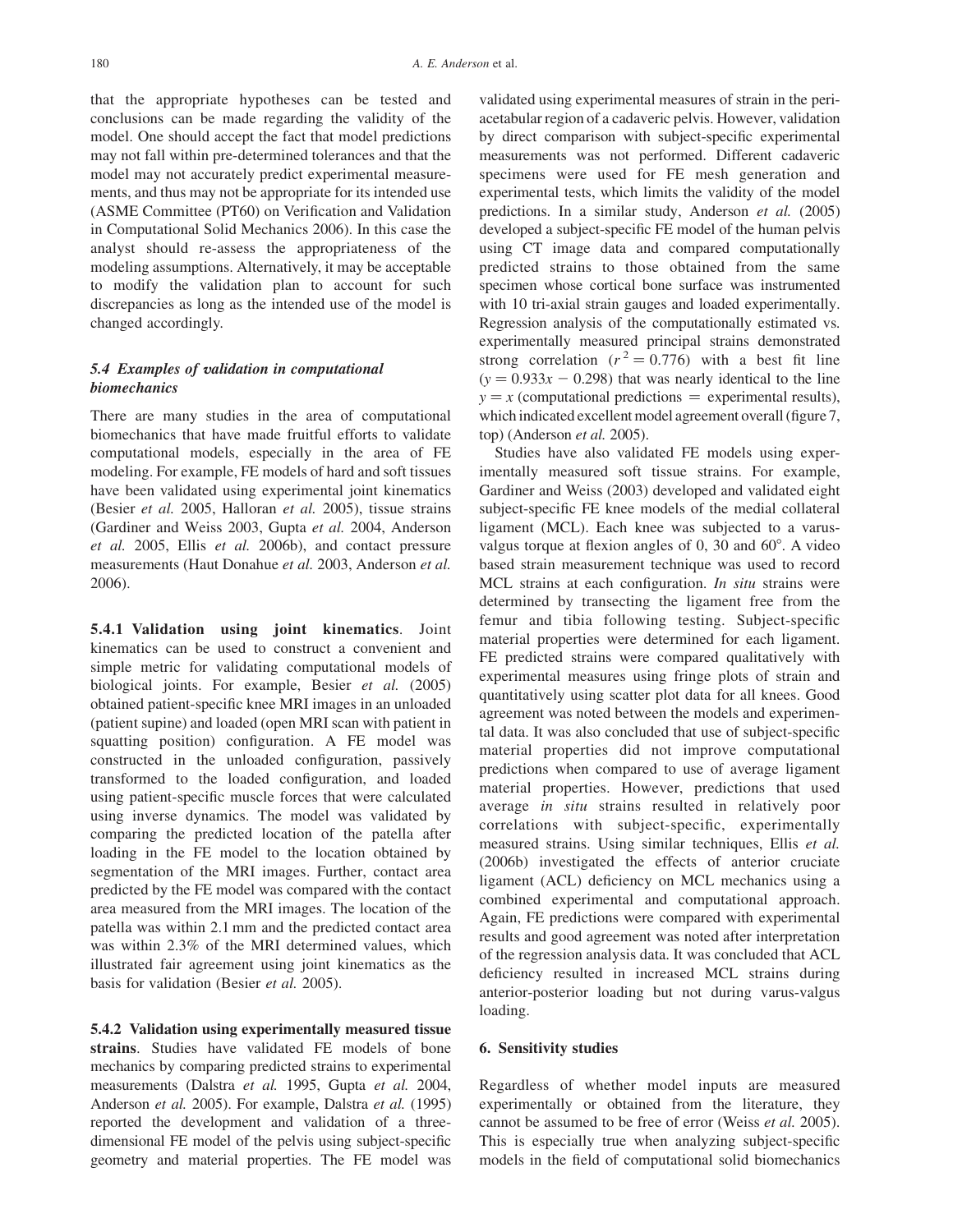

Figure 7. FE predicted vs. experimental cortical bone principal strains. Top panel—subject-specific, middle panel—constant trabecular modulus, bottom panel—constant cortical thickness. For the subjectspecific model there was strong correlation between predicted and experimentally measured strains, with a best-fit line that did not differ significantly from the line  $y = x$  (Experimental strains = FE predicted strains). Predicted cortical bone strains were more sensitive to cortical bone thickness than trabecular modulus. Reprinted from Anderson et al. (2005) with permission.

since model inputs can vary substantially with donor or patient parameters such as sex, age and pathology. Sensitivity studies involve altering model inputs in an effort to gain a better understanding of their influence on model predictions (Roache 1998, Weiss et al. 2005).

There is some discrepancy in the literature regarding when sensitivity studies should be performed. Roache states that they should be performed only after model validation (Roache 1998). In contrast, the ASME guidelines suggest that sensitivity studies may be performed prior to model validation to elucidate the model characteristics that will be important to monitor during experimental testing, but should be revisited following model validation (ASME Committee (PT60) on Verification and Validation in Computational Solid Mechanics 2006). If model predictions were highly sensitive to a particular parameter, the appropriate validation experiment could be designed to exert more control on this input a-priori, saving a considerable amount of time and effort. We believe that sensitivity studies should be used prior to experimental testing for the reason mentioned previously, but should also be considered as an integral component of the entire validation process rather than a separate entity performed after validation. Sensitivity studies are essentially included during model validation if a non-deterministic validation metric is chosen, since inputs to these analyses are based on experimentally estimated probability distributions (Oberkampf et al. 2002) (see Section 5.2).

Besides complementing model validation, sensitivity studies may assist in identifying structure – function relationships in living systems (i.e. which biological parameters influence tissue mechanics the most) and may be used to conduct virtual experiments or parameter optimizations without having to assemble a large experimental sample. However, both of these applications assume that the model will be working within the same limits that were used during validation. Results from sensitivity studies also allow the analyst to understand how error is propagated in models that cannot be validated (i.e. patient-specific models). For example, if computational predictions are not sensitive to a given material property (over a range of reasonable values) then slight over or underestimation of this parameter as input into a patient-specific model should not result in a substantial amount of computational error. However, the model boundary and loading conditions must be similar to those applied to the validated model.

Finally, it is important to distinguish model sensitivity studies from model calibration. Calibration of a model is a process by which model inputs are adjusted (preferentially) until computational results align with experimental data. Although calibration of a model may demonstrate the ability of a model to describe data from validation experiments, it does not demonstrate its overall predictive capability (ASME Committee (PT60) on Verification and Validation in Computational Solid Mechanics 2006). Thus, calibration is not validation (ASME Committee (PT60) on Verification and Validation in Computational Solid Mechanics 2006). Sensitivity studies, on the other hand, use model inputs based on experimentally measured distributions, without preferential treatment.

#### 6.1 Sensitivity studies in computational biomechanics

Sensitivity studies are commonplace in the computational biomechanics literature (Viceconti et al. 1999, Donahue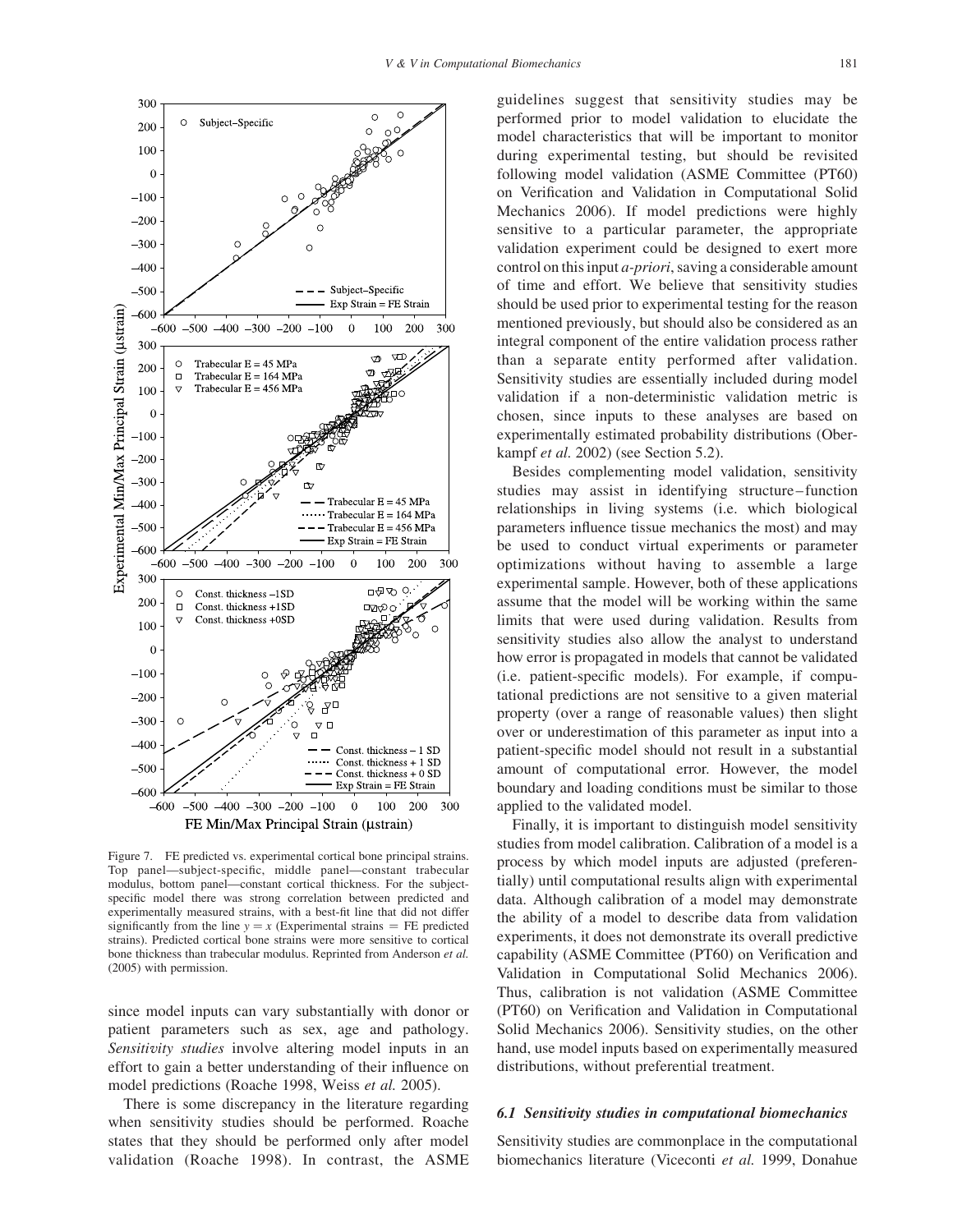et al. 2002, Bernakiewicz and Viceconti 2002, Gardiner and Weiss 2003, Haut Donahue et al. 2003, Steele et al. 2003, Espino et al. 2003, Sigal et al. 2004, Haut Donahue et al. 2004, Brolin and Halldin 2004, Anderson et al. 2005, Veress et al. 2005, Anderson et al. 2006, Ellis et al. 2006a, Phatak et al. 2006). Such analyses have been particularly useful for determining how alterations in material coefficients affect model predictions. For example, the pelvis FE modeling study by Anderson et al. (2005) (see Section 5.4.2) assessed the influence of several experimental parameters such as trabecular and cortical bone modulus, cortical bone thickness and bone Poisson's ratios on FE predicted cortical bone strains. Coefficients from linear regression analysis of data for each model were statistically compared with one another to determine if altering the material parameter of interest resulted in significant changes. FE predicted cortical bone strains were highly sensitive to changes in cortical bone thickness (figure 7, bottom) and cortical bone modulus, but were relatively insensitive to changes in the trabecular bone modulus (figure 7, middle) and bone Poisson's ratios (Anderson et al. 2005). This information clarified the structure-function relationship of the pelvis (loads were predominately carried by the cortex for the boundary conditions examined) and also provided valuable guidelines for future patient-modeling efforts (models should include position dependent cortical thickness to obtain greater accuracy).

Sensitivity studies can also be used to determine the influence of other important model inputs besides material properties. For example, Bernakiewicz and Viceconti investigated the influence of computational contact parameters such as contact stiffness, convergence norm and tolerance and over-relaxing factors on the accuracy of FE models accounting for bone-implant frictional contact (Bernakiewicz and Viceconti 2002). Contact stiffness and convergence tolerance were found to play a crucial role in establishing the accuracy of the FE results and it was recommended that future contact studies investigate the influence of these parameters via sensitivity studies prior to publishing results.

## 7. Conclusions

This paper reviewed verification, validation and sensitivity studies as they pertain to studies in computational biomechanics. Proper model V&Voften require a coupling of computational and experimental studies. V&V are separate activities, and verification should always precede validation to ensure that errors due to model implementation can be separated from errors due to inadequate representation of the physics. Assessments of uncertainty and error should be performed for simulation and experimental outcomes to be meaningful. What is considered "good enough" must be based on engineering judgment, the intended use of the model and peer review (American Institute of Aeronautics and Astronautics 1998, Roache 1998, Oberkampf et al. 2002, Babuska and Oden 2004, Weiss et al. 2005, Viceconti et al. 2005, ASME Committee (PT60) on Verification and Validation in Computational Solid Mechanics 2006).

Although commercial software developers are expected to bear the brunt of the code verification burden for studies that use commercial software packages, further model verification activities should be performed by the analyst. At bare minimum, analysts must ensure that model predictions have converged by performing a mesh convergence study. When custom codes are developed, the analysts and code developers are responsible for code verification.

In addition to careful planning and design of validation experiments, model validation requires the estimation of experimental uncertainties that are present in validation experiments. Ideally, the investigator would conduct sensitivity studies using parameter values representing either experimentally measured probability distributions or based on a range of values reported in the literature. Besides providing multiple comparisons for model validation, sensitivity studies can be used as the basis of parameter optimization studies and may provide insight to the mechanics of biological systems.

Computational models in biomechanics are sometimes developed to simulate phenomenon that cannot be measured experimentally and require model inputs that are unknown or may vary by several orders of magnitude. Interpretation of predictions from these modeling studies may appear to contradict the above-described validation process since measurements and predictions cannot be compared directly. However, if a careful and thorough verification is performed, and sensitivity studies are used to interpret the mechanical response of the model to assumed and known inputs, the model may provide valuable (albeit qualitative) insight into the mechanical behavior of a complex biological system. The limitations of any study that incorporates computational modeling must be assessed relative to the degree of model V&V to ensure that the model results are interpreted appropriately and that conclusions are reasonable (Viceconti et al. 2005).

Investment of time and effort in V&V will take various forms, and the cost associated with experimental validation studies may often be the greatest (ASME Committee (PT60) on Verification and Validation in Computational Solid Mechanics 2006). Although one could argue that the cost of generating experimental data for validation exceeds the value added to the computational modeling study, these added costs must be weighed against the costs of incorrect or inappropriate conclusions based on computational predictions (Oberkampf *et al.* 2002).

Computational models at individual physical scales (e.g. tissue, cell, molecule) are already being extended to multi-scale analyses via sophisticated algorithms for bridging the scales (Guilak and Mow 2000, McCulloch and Paternostro 2005, Ayton et al. 2005, Ma and Lutchen 2006, Gebremichael et al. 2006). While these investigations may present additional and unforeseen challenges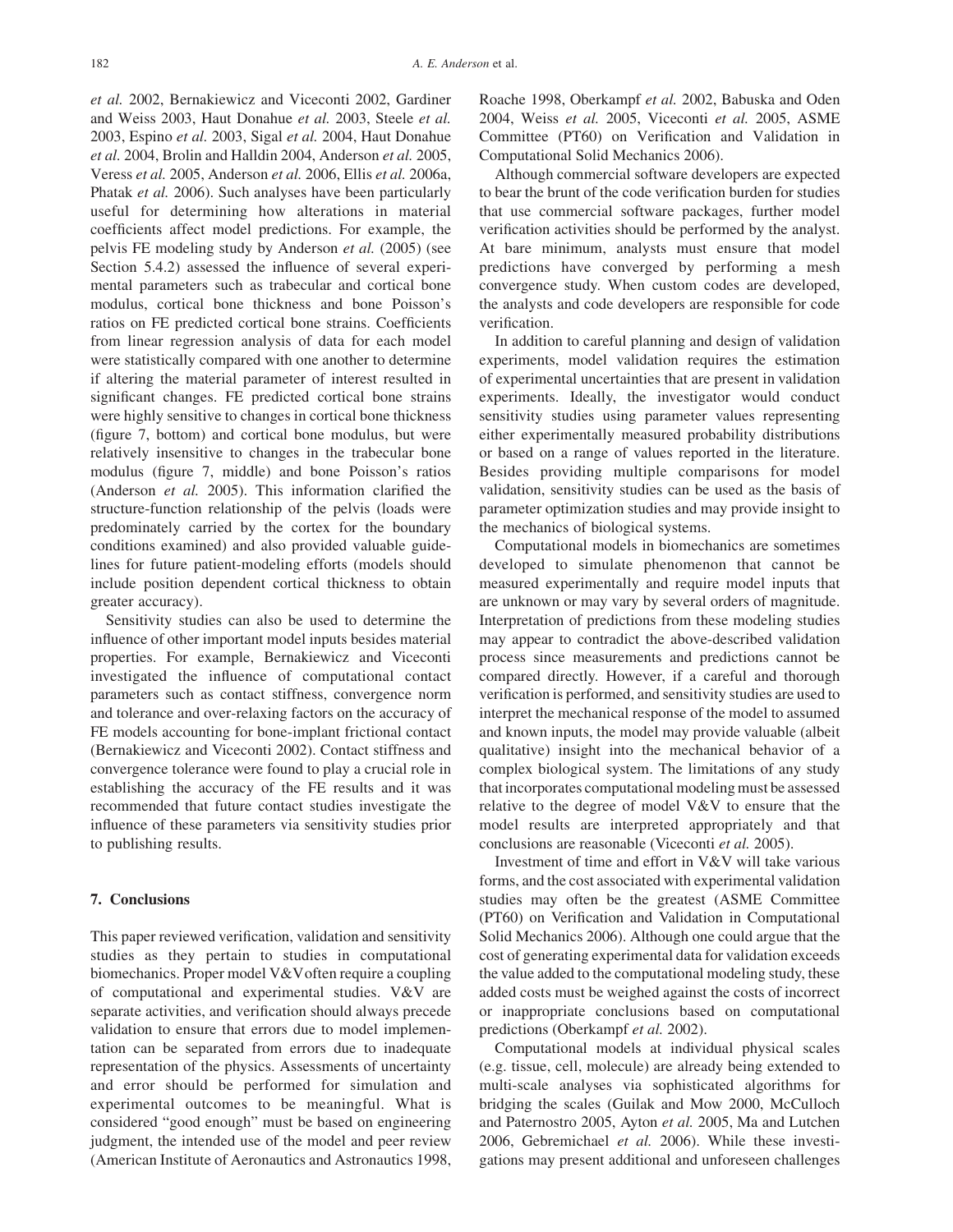with regard to validation, one should not assume that such studies would be exempt from incorporating a plan for V&V. Although this review was tailored to V&V in computational biomechanics, the V&V procedures discussed herein apply to a wide range of studies in computational bioengineering.

Proper V&V and assessment of model sensitivity will establish computational modeling as a valid tool for investigations in the field of computational biomechanics, thereby increasing peer acceptance and effectively reducing the gaps between computational engineering, experimental biology and clinical medicine. It is hoped that this review will initiate an increased awareness of V&V procedures in the field of computational biomechanics, thereby encouraging continued growth and acceptance by the peer community of this rapidly expanding field. In addition to an understanding and appreciation by computational scientists and engineers, the editorial boards and reviewers for journals in the engineering, life science and medical fields must understand the procedures for V&V. This may require formal journal policy statements and/or detailed guidelines for reviewers.

## Acknowledgements

Financial support from NIH grants R01-AR047369, R01- AR050218, R01-HL077683, NSF grant BES-0134503, DARPA Contract W81XWH-04-2-0012 and the Orthopaedic Research and Education Foundation (#2207083) is gratefully acknowledged.

#### References

- American Institute of Aeronautics and Astronautics, "AIAA Guide for the verification and validation of computational fluid dynamics simulations", Rep. G-077-1998e, American Institute of Aeronautics and Astronautics 1998.
- A.E. Anderson, C.L. Peters, B.D. Tuttle and J.A. Weiss, "Subject-specific finite element model of the pelvis: development, validation and sensitivity studies", J. Biomech. Eng., 127, pp. 364–373, 2005.
- A.E. Anderson, B.J. Ellis, S.A. Maas, C.L. Peters and J.A. Weiss, "Experimental measurement and finite element prediction of cartilage contact stress in the human hip joint under physiological loading", Presented at 7th International Symposium on Computer Methods in Biomechanics and Biomedical Engineering, Juan Les Pins, France 2006.
- Annals of Biomedical Engineering, "Author instructions for annals of biomedical engineering", www.bme.gatech.edu/abme/.
- ASME Committee (PT60) on Verification and Validation in Computational Solid Mechanics, "Guide for verification and validation in computational solid mechanics", American Society of Mechanical Engineers, 2006.
- G.S. Ayton, J.L. McWhirter, P. McMurtry and G.A. Voth, "Coupling field theory with continuum mechanics: a simulation of domain formation in giant unilamellar vesicles", Biophys. J., 88, pp. 3855–3869, 2005.
- I. Babuska and J.T. Oden, "Verification and validation in computational engineering and science: basic concepts", Comput. Methods Appl. Mech. Eng., 193, pp. 4057–4066, 2004.
- T. Belytschko, R.F. Kulak, A.B. Schultz and J.O. Galante, "Finite element stress analysis of an intervertebral disc", J. Biomech., 7, pp. 277–285, 1974.
- M. Bernakiewicz and M. Viceconti, "The role of parameter identification in finite element contact analyses with reference to orthopaedic biomechanics applications", J. Biomech., 35, pp. 61–67, 2002.
- T.F. Besier, G.E. Gold, G.S. Beaupre and S.L. Delp, "A modeling framework to estimate patellofemoral joint cartilage stress in vivo", Med. Sci. Sports Exerc., 37, pp. 1924–1930, 2005.
- F.G. Blottner, "Accurate Navier–Stokes results for the hypersonic flow over a spherical nosetip", AIAA Journal of Spacecraft and Rockets, 27, pp. 113–122, 1990.
- B.W. Boehm, Software Engineering Economics, Englewood Cliffs, New Jersey: Prentice Hall, 1981.
- K. Brolin and P. Halldin, "Development of a finite element model of the upper cervical spine and a parameter study of ligament characteristics", Spine, 29, pp. 376–385, 2004.
- B. Chan, P.S. Donzelli and R.L. Spilker, "A mixed-penalty biphasic finite element formulation incorporating viscous fluids and material interfaces", Ann. Biomed. Eng., 28, pp. 589–597, 2000.
- R.P. Crawford, W.S. Rosenberg and T.M. Keaveny, "Quantitative computed tomography-based finite element models of the human lumbar vertebral body: effect of element size on stiffness, damage, and fracture strength predictions", J. Biomech. Eng., 125, pp. 434–438, 2003.
- M. Dalstra, R. Huiskes and L. van Erning, "Development and validation of a three-dimensional finite element model of the pelvic bone", J. Biomech. Eng., 117, pp. 272–278, 1995.
- N. Davids and M.K. Mani, "A finite element analysis of endothelial shear stress for pulsatile blood flow", Biorheology, 11, pp. 137–147, 1974.
- T.L. Donahue, M.L. Hull, M.M. Rashid and C.R. Jacobs, "A finite element model of the human knee joint for the study of tibio-femoral contact", J. Biomech. Eng., 124, pp. 273–280, 2002.
- J.M. Doyle and P.B. Dobrin, "Finite deformation analysis of the relaxed and contracted dog carotid artery", Microvasc. Res., 3, pp. 400–415, 1971.
- D.R. Einstein, P. Reinhall, M. Nicosia, R.P. Cochran and K. Kunzelman, "Dynamic finite element implementation of nonlinear, anisotropic hyperelastic biological membranes", Comput. Methods Biomech. Biomed. Engin., 6, pp. 33–44, 2003.
- B.J. Ellis, R.E. Debski, S.M. Moore, P.J. McMahon and J.A. Weiss, "Methodology and sensitivity studies for finite element modeling of the inferior glenohumeral ligament complex", J. Biomech., 2006a, Epub Ahead of Print: PubMed ID 16580002.
- B.J. Ellis, T.J. Lujan, M.S. Dalton and J.A. Weiss, "Medial collateral ligament insertion site and contact forces in the ACL-deficient knee", J. Orthop. Res., 24, pp. 800–810, 2006b.
- D.M. Espino, J.R. Meakin, D.W. Hukins and J.E. Reid, "Stochastic finite element analysis of biological systems: comparison of a simple intervertebral disc model with experimental results", Comput. Methods Biomech. Biomed. Engin., 6, pp. 243–248, 2003.
- J.W. Farah, R.G. Craig and D.L. Sikarskie, "Photoelastic and finite element stress analysis of a restored axisymmetric first molar", J. Biomech., 6, pp. 511–520, 1973.
- J.C. Gardiner and J.A. Weiss, "Subject-specific finite element analysis of the human medial collateral ligament during valgus knee loading", J. Orthop. Res., 21, pp. 1098–1106, 2003.
- Y. Gebremichael, G.S. Ayton and G.A. Voth, "Mesoscopic modeling of bacterial flagellar microhydrodynamics", Biophys. J., 91, pp. 3640–3652, 2006.
- F. Guilak and V.C. Mow, "The mechanical environment of the chondrocyte: a biphasic finite element model of cell-matrix interactions in articular cartilage", J. Biomech., 33, pp. 1663–1673, 2000.
- S. Gupta, F.C. van der Helm, J.C. Sterk, F. van Keulen and B.L. Kaptein, "Development and experimental validation of a three-dimensional finite element model of the human scapula", Proc. Inst. Mech. Eng. [H], 218, pp. 127-142, 2004.
- J.P. Halloran, A.J. Petrella and P.J. Rullkoetter, "Explicit finite element modeling of total knee replacement mechanics", J. Biomech., 38, pp. 323–331, 2005.
- R.T. Hart, V.V. Hennebel, N. Thongpreda, W.C. Van Buskirk and R.C. Anderson, "Modeling the biomechanics of the mandible: a threedimensional finite element study", J. Biomech., 25, pp. 261–286, 1992.
- T.L. Haut Donahue, M.L. Hull, M.M. Rashid and C.R. Jacobs, "How the stiffness of meniscal attachments and meniscal material properties affect tibio-femoral contact pressure computed using a validated finite element model of the human knee joint", J. Biomech., 36, pp. 19–34, 2003.
- T.L. Haut Donahue, M.L. Hull, M.M. Rashid and C.R. Jacobs, "The sensitivity of tibiofemoral contact pressure to the size and